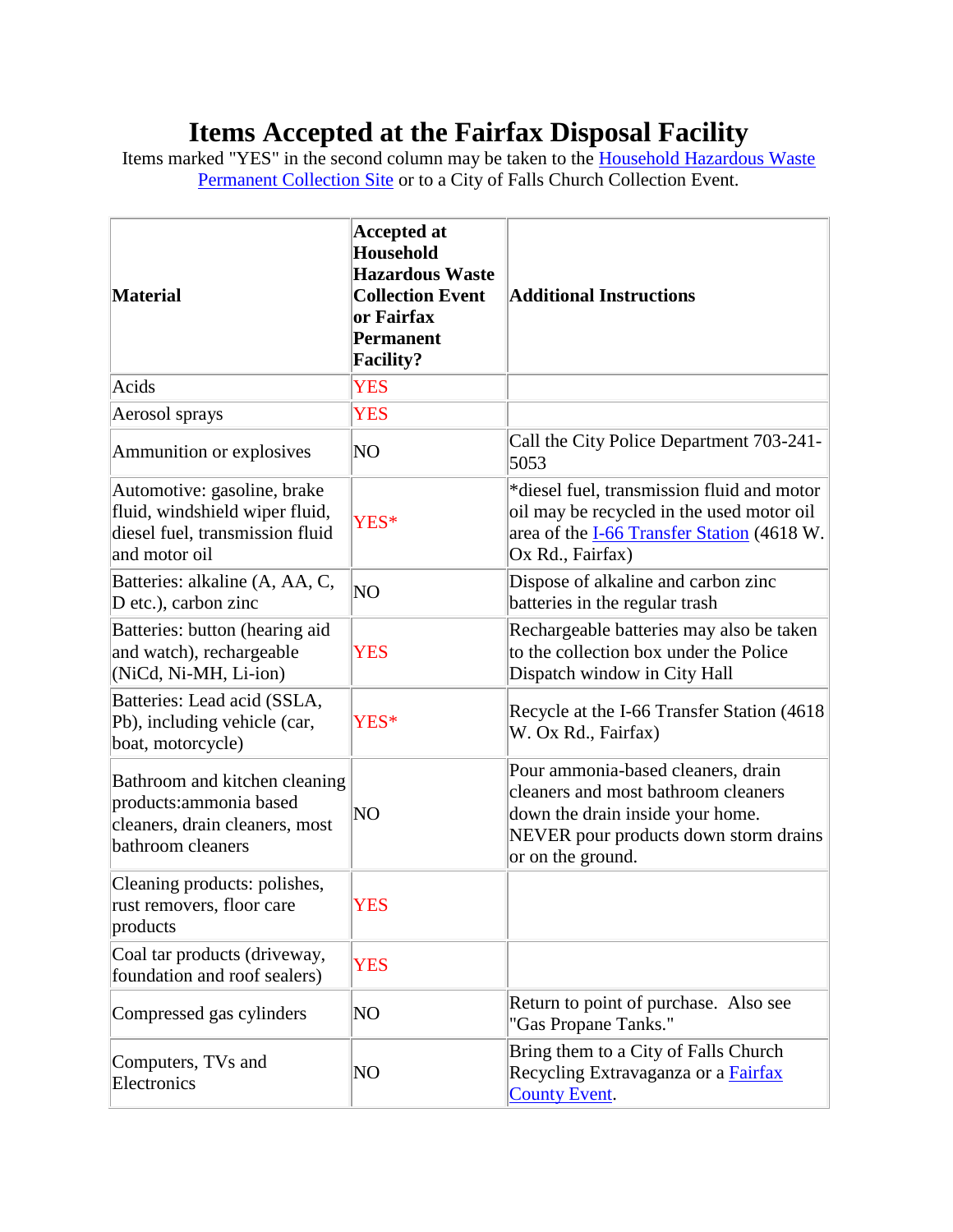| Creosote products (wood                                  |            |                                                                                                                                                                                                                                                                                                                                                                                                                                                                                                                                      |
|----------------------------------------------------------|------------|--------------------------------------------------------------------------------------------------------------------------------------------------------------------------------------------------------------------------------------------------------------------------------------------------------------------------------------------------------------------------------------------------------------------------------------------------------------------------------------------------------------------------------------|
| treatment products, wood                                 | <b>YES</b> |                                                                                                                                                                                                                                                                                                                                                                                                                                                                                                                                      |
| sealers)                                                 |            |                                                                                                                                                                                                                                                                                                                                                                                                                                                                                                                                      |
| <b>Fireworks and Flares</b>                              | NO         | Dispose of legal fireworks and flares in<br>trash after first soaking in water. Contact<br>the Fire Department, 703-221-0106,<br>regarding illegal fireworks.                                                                                                                                                                                                                                                                                                                                                                        |
| Fluorescent light bulbs (tubes<br>and compact)           | <b>YES</b> |                                                                                                                                                                                                                                                                                                                                                                                                                                                                                                                                      |
| Gas propane tanks, small hand-<br>type torches           | YES*       | *Tanks up to 20 pounds such as those<br>used on gas grills may be recycled at the<br>I-66 Transfer Station (4618 W. Ox Rd.,<br>Fairfax) for a fee.<br>*Return to point of purchase. Tanks over<br>20 pounds are not accepted at the<br>Permanent Collection Facility.                                                                                                                                                                                                                                                                |
| Glue, solvent-based                                      | <b>YES</b> |                                                                                                                                                                                                                                                                                                                                                                                                                                                                                                                                      |
| Glue, water-based                                        | NO         | Dispose of in the trash.                                                                                                                                                                                                                                                                                                                                                                                                                                                                                                             |
| Home renovation: varnish and<br>stains, driveway sealers | <b>YES</b> | Also see "Paint"                                                                                                                                                                                                                                                                                                                                                                                                                                                                                                                     |
| Inks and dyes                                            | <b>YES</b> |                                                                                                                                                                                                                                                                                                                                                                                                                                                                                                                                      |
| Medicines                                                | NO         | DO NOT flush unused medicines down<br>the toilet. NEVER pour products down<br>storm drains or dump on the<br>ground. Throw unwanted medicines in the<br>trash. Cross out your name and phone<br>number, duct-tape the container closed<br>and place in the trash as close to<br>collection time as possible. Do not put<br>containers containing medicine in the<br>recycling. Also see "Syringes, needles<br>and other medical sharps". Or call the<br>City Police Department 703-241-5053 to<br>inquire about drug take back days. |
| Mercury products                                         | <b>YES</b> |                                                                                                                                                                                                                                                                                                                                                                                                                                                                                                                                      |
| Moth balls                                               | <b>YES</b> |                                                                                                                                                                                                                                                                                                                                                                                                                                                                                                                                      |
| Nail polish, nail polish<br>remover                      | <b>YES</b> |                                                                                                                                                                                                                                                                                                                                                                                                                                                                                                                                      |
| Oven cleaner                                             | <b>YES</b> |                                                                                                                                                                                                                                                                                                                                                                                                                                                                                                                                      |
| Paint, latex (water-based)                               | NO         | DRY latex paint may be safely disposed<br>of in the regular trash. To dry the paint,<br>add sand, kitty litter, or a paint hardener                                                                                                                                                                                                                                                                                                                                                                                                  |